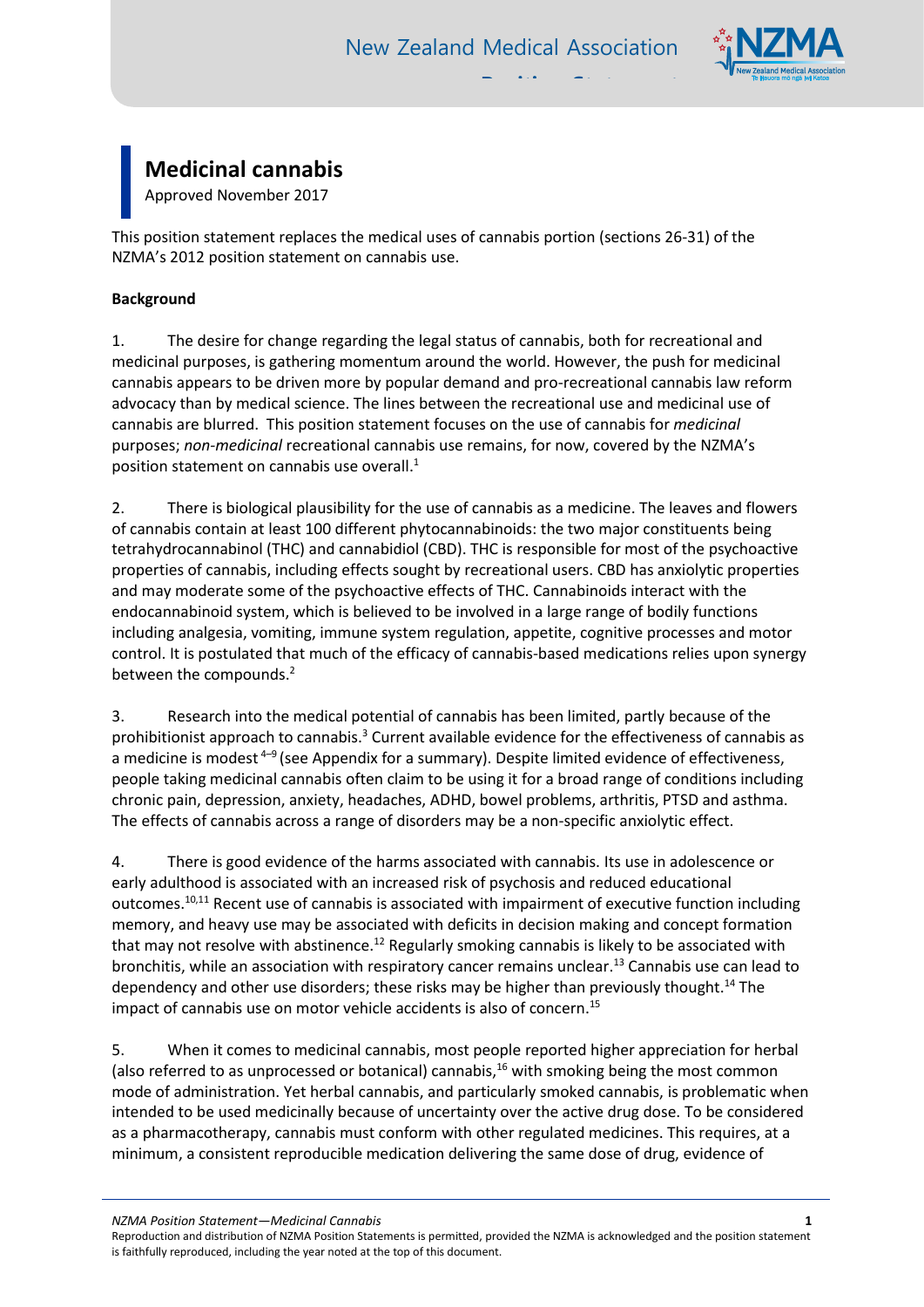

efficacy and safety, indications as to which disorder(s) the drug is licensed for and symptom targets. <sup>17</sup> All this requires strong evidence provided in randomised controlled trials. Furthermore, medicines must reach much higher standard of positive therapeutic effects than recreational drugs.

6. While it is possible to access pharmaceutical grade and non-pharmaceutical grade cannabisbased products in New Zealand, the cost of the only pharmaceutical grade product licensed for use in New Zealand, Sativex®, currently unfunded, is a considerable barrier to its use. There are also concerns that the process for seeking Ministerial approval\* (now delegated to the Ministry of Health)<sup>18</sup> is overly time-consuming and bureaucratic. The Government does not support the use of unprocessed cannabis leaf or flower preparations for medicinal use.

### **NZMA position and recommendations**

- 1. The medical profession should be actively engaged in the debate about the use of cannabis for medicinal purposes.
- 2. The framework for the approach to medicinal cannabis should be consistent with that for medicines, and kept separate from debate about the legal status of cannabis for recreational use.
- 3. Doctors should not be enablers for the recreational use of cannabis.
- 4. The NZMA supports measures that facilitate research of medicinal cannabis, to widen and deepen the evidence base from which to make informed decisions.
- 5. Given the possible harms associated with smoking cannabis and the availability of other modes of administration, it is difficult to justify a place for smoked cannabis as a medicine.
- 6. Given the known harms of cannabis and weak evidence of efficacy as a medicine, caution is required before recommending cannabis for loosely identified medical reasons.
- 7. It is important to acknowledge the wide range of risks associated with cannabis, but these need to be considered in a similar light to the risks and side-effect profile of existing medications.
- 8. Doctors are well placed to educate people regarding the use of cannabis and to assist those with problems associated with cannabis. It is important that doctors engage in continuing education as the evidence regarding cannabis continues to evolve.

\*Approval is not needed to prescribe Sativex® for spasticity related to MS or cannabidiol-based products where the level of other naturally occurring cannabinoids is less than 2% of the cannabinoid content

#### **References**

1. NZMA. Cannabis use. Position Statement. July 2012. Available from [http://www.nzma.org.nz/\\_\\_data/assets/pdf\\_file/0014/1454/Cannabis-revised-July-2012.pdf](http://www.nzma.org.nz/__data/assets/pdf_file/0014/1454/Cannabis-revised-July-2012.pdf)

2. Russo E, Guy GW. A tale of two cannabinoids: the therapeutic rationale for combining tetrahydrocannabinol and cannabidiol. Med Hypotheses. 2006;66(2):234-46.

*NZMA Position Statement—Medicinal Cannabis* **2**

Reproduction and distribution of NZMA Position Statements is permitted, provided the NZMA is acknowledged and the position statement is faithfully reproduced, including the year noted at the top of this document.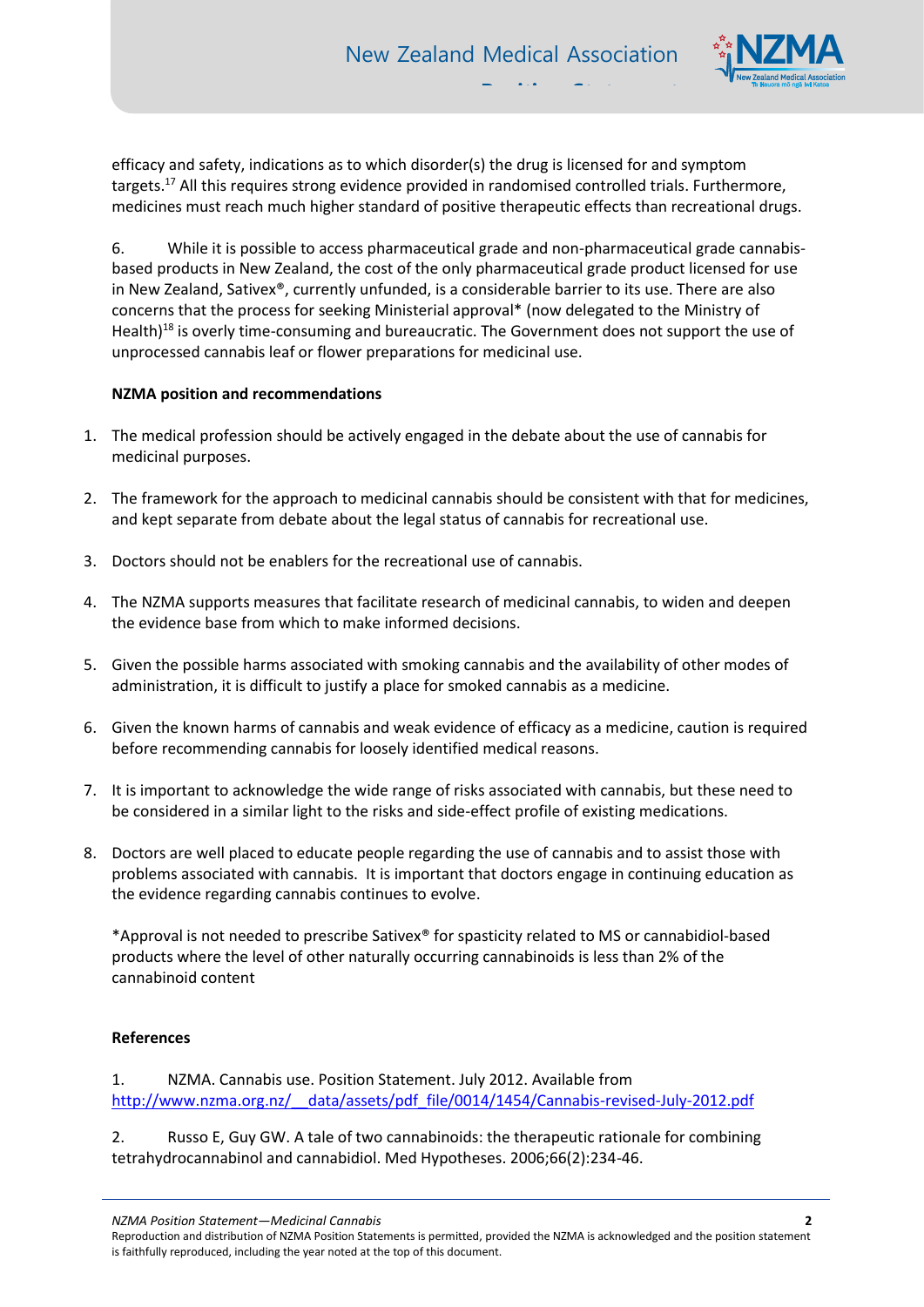

3. Nutt D1. Illegal drugs laws: clearing a 50-year-old obstacle to research. PLoS Biol. 2015 Jan 27;13(1):e1002047.

4. Whiting PF, et al. Cannabinoids for Medical Use: A Systematic Review and Meta-analysis. JAMA. 2015 Jun 23-30;313(24):2456-73.

5. PHARMAC. PTAC Minutes of Meeting held on 13 & 14 August 2015. Section 4. Available from <http://pharmac.cwp.govt.nz/assets/ptac-minutes-2015-08.pdf>

6. Gloss D, Vickrey B. Cannabinoids for epilepsy. Cochrane Database Syst Rev. 2014 Mar 5;(3):CD009270.

7. Devinsky O, et al. Trial of Cannabidiol for Drug-Resistant Seizures in the Dravet Syndrome. N Engl J Med. 2017 May 25;376(21):2011-2020.

8. French J, et al. Cannabidiol (CBD) significantly reduces drop seizure frequency in Lennox-Gastaut syndrome (LGS): results of a multi-center, randomized, double-blind, placebo controlled trial (GWPCARE4) (S21.001). Neurology. 2017 April 18;88:16 Supplement S21.001;1526-632X.

9. Friedman D, Devinsky O. Cannabinoids in the Treatment of Epilepsy. N Engl J Med. 2015 Sep 10;373(11):1048-58.

10. Fergusson DM, et al. Tests of causal linkages between cannabis use and psychotic symptoms. Addiction. 2005 Mar;100(3):354-66.

11. Fergusson DM, Boden JM. Cannabis use and later life outcomes. Addiction. 2008 Jun;103(6):969-76

12. Crean RD, et al. An evidence based review of acute and long-term effects of cannabis use on executive cognitive functions. J Addict Med. 2011 Mar;5(1):1-8.

13. Mehra R, et al. The association between marijuana smoking and lung cancer: a systematic review. Arch Intern Med. 2006 Jul 10;166(13):1359-67.

14. Hasin DS, et al. Prevalence of Marijuana Use Disorders in the United States Between 2001- 2002 and 2012-2013. JAMA Psychiatry. 2015 Dec;72(12):1235-42.

15. Asbridge M, et al. Acute cannabis consumption and motor vehicle collision risk: systematic review of observational studies and meta-analysis. BMJ. 2012 Feb 9;344:e536.

16. Hazekamp A, et al. The medicinal use of cannabis and cannabinoids--an international crosssectional survey on administration forms. J Psychoactive Drugs. 2013 Jul-Aug;45(3):199-210.

17. Newton-Howes G, McBride S. Medicinal cannabis: moving the debate forward. N Z Med J. 2016 Nov 18;129(1445):103-109. Available fro[m https://www.nzma.org.nz/journal/read-the](https://www.nzma.org.nz/journal/read-the-journal/all-issues/2010-2019/2016/vol-129-no-1445-18-november-2016/7069)[journal/all-issues/2010-2019/2016/vol-129-no-1445-18-november-2016/7069](https://www.nzma.org.nz/journal/read-the-journal/all-issues/2010-2019/2016/vol-129-no-1445-18-november-2016/7069)

18. Ministry of Health. Prescribing cannabis-based products. August 2017. Available from [http://www.health.govt.nz/our-work/regulation-health-and-disability-system/therapeutic-products](http://www.health.govt.nz/our-work/regulation-health-and-disability-system/therapeutic-products-regulatory-regime/prescribing-cannabis-based-products)[regulatory-regime/prescribing-cannabis-based-products](http://www.health.govt.nz/our-work/regulation-health-and-disability-system/therapeutic-products-regulatory-regime/prescribing-cannabis-based-products)

*NZMA Position Statement—Medicinal Cannabis* **3**

Reproduction and distribution of NZMA Position Statements is permitted, provided the NZMA is acknowledged and the position statement is faithfully reproduced, including the year noted at the top of this document.